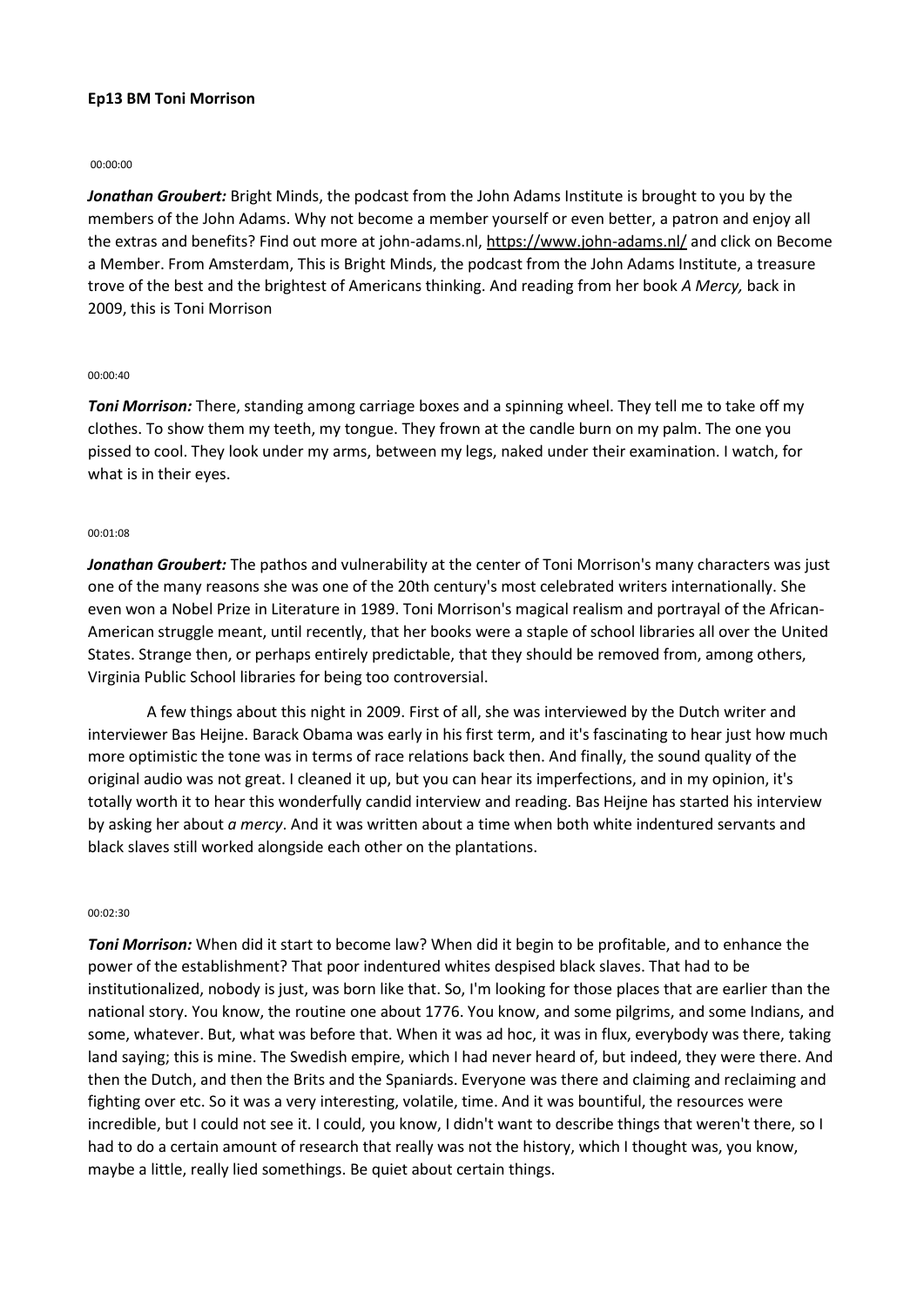So, but I found that Anthropologists had done a lot of work, botanists had done a lot of work, people who examine ship's manifesto's. They do all these ribbets, all this information was available so that I could actually, in the beginning, feel comfortable in that place. And then, you know, find the characters, to reflect and execute what I thought were some very characteristic things about the American character and wonderful stories that Americans tell. Orphanage, the past is bad, the future is there, always go West. Individualism, we can do it alone, lone ranger, forget Tonto. You know, and those things where there when these people were running from something terrible in their lives.

### 00:05:18

*Bas Heijne:* Because its a very harsh world you describe. It's very, and I call it dark pastoral. But, i mean, the pastoral... The nature is wonderful, but the human lives are often terrible in a sense.

## 00:05:31

*Toni Morrison:* They have courage and endurance and their brave and they're trying to put this together. But they know that, you know, 200 feet in any direction, anything might happen, there could be anything. And, you know, but they withstood it. So that quality is something that I admired in the characters very much. But when the man is taken from that family, then you have just the women, and they don't have any protection or power.

### 00:06:01

*Bas Heijne:* For people who haven't read the book, the Dutch trader Jacob Vaark dies, and he leaves his wife and a kind of, would you call it family? A kind of make up...

### 00:06:15

*Toni Morrison:* A made up family of his wife, they had several children, they died. So, there are three women on that farm who work. There's some indentured servants next door who help and once upon a time, when he was building his house, this blacksmith came to help build the gates and the fences, and he had a hunch, I won't say he was a medical man, but he saved something, a sick girl, on that farm. So when the mistress gets smallpox, which is, everybody was vulnerable to that I mean, she thinks he can cure her, and she sends Florence to find him.

### 00:06:59

*Bas Heijne:* Yes, and, you said something very interesting before you start your reading. That about racism in, the central character you could say is the girl Florence, the voice of the girl Florence. Who goes out on an errant to a blacksmith who could cure mistress. But also she is madly, well, madly is an understatement I think, she is very much in love with the blacksmith. And in the end of the book you could see why. But she is central, but you, in your passage you read, she is examined you could say by these people she visits, and they look upon her with a kind of indifference you could say. And you said that, its racism, but not the kind...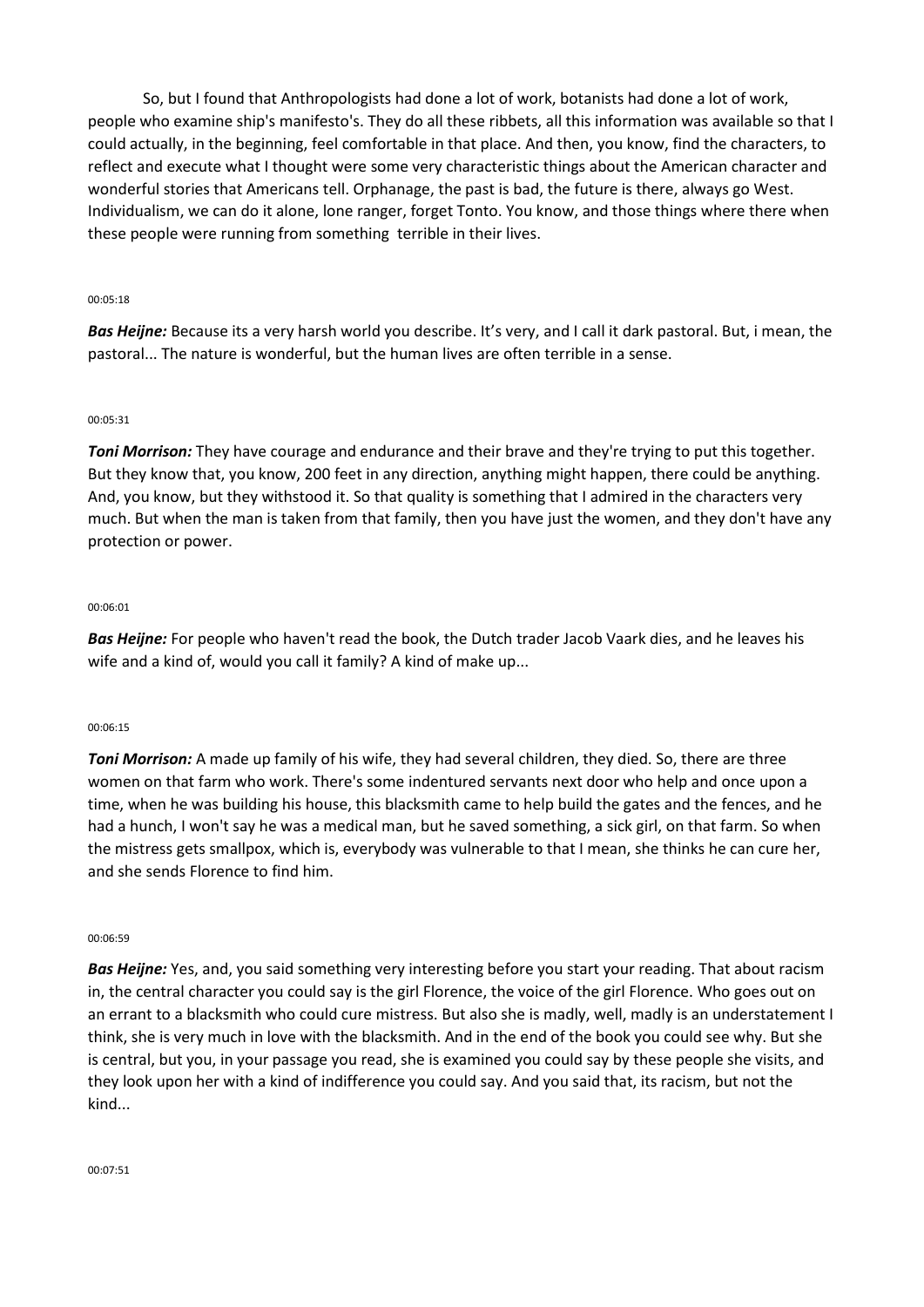*Toni Morrison:* It wasn't racism the way we understand it. It's a religious, you know, this is two years before Salem. Witchcraft was very much in the air and clerics had to form little panels, and people were telling on one another. How do you know they're a witch? Well, you know, something happens, cows drop dead or something. But they're physical things, and when I read books about witchcraft, in the states as well as in Europe, there are tell-tale signs; Three breasts for example or something like that. Things that make you not belong to the species. Like; do you bleed? So, she cuts her daughter's legs, but when they're examining her, they could be examining something inside. So, they're checking her out, not as though the women are looking at another woman, they're checking het out carefully, to see whether or not she belongs to that, the world of the demons. And they can't find anything, so what they talk about. But the interesting thing was, for me, one of the interesting things is that what happens to her psychologically. When blackness becomes both a burden and a protection for her, and she identifies with her lover. But the other this is that they came there to figure out if this girl was a cast dye, was a witch, and they got distracted when they saw something more neutral.

#### 00:09:39

*Bas Heijne:* This, this, character Florence is, in one review was called; a typical Morrison character.

00:09:43

# *Toni Morrison:* What does that mean?

#### 00:09:45

*Bas Heijne:* Well, what does it mean? How do you see her, then we can decide if she is a typical Morrison character. How do you see Florence, because she makes a kind of, she makes a real journey, but also an inner journey.

#### 00:10:00

*Toni Morrison:* She does, but I found her voice was very attractive. The voice she spoke and how she saw and how she combined the fact that she could read with her superstitions as well. You know, she a kind of young girl you want to slap every now and then, you know, as Lena does. She is so needy and, you know, any compliment that just thrills her. Because she has felt abandoned and thrown away by her mother, so that anyone who just shows her a little bit of kindness is, makes her happy. So, then when she falls in love and has a physical relationship with this blacksmith. You know, he's like, she's literally means "when I fall into you I am alive" and there's nothing outside of that. So, you know, if he rejects her then something else is going on. She has to, she writes her story and the process, the act of writing, is a process of evolution for her, and she changes. From this forlorn little girl, who needs everything through something close to adulthood. But I'm convinced that everybody in the book, certainly the women, arrive at some place. (inaudible) an epiphany, but there is knowledge, they know something.

#### 00:11:33

### *Bas Heijne:* It's mostly the women, isn't it?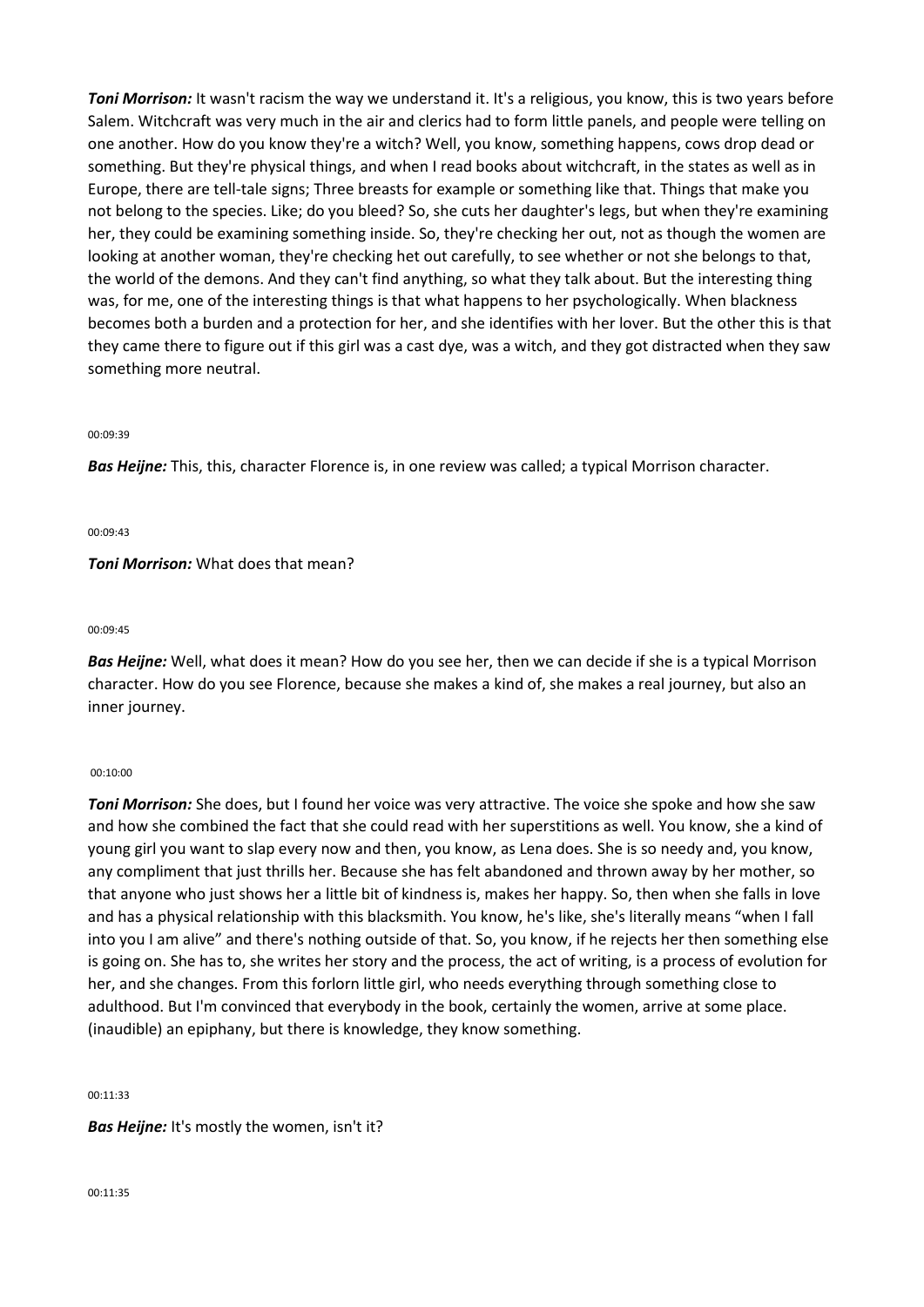# *Toni Morrison:* Yeah, well, yeah.

### 00:11:39

*Bas Heijne:* What's so special about women? Tell me, I'm here to learn. No, I think you make it clear from the book. But there is a kind of national, natural bond. Even if you don't sentimentalize it at all in the book. Because they're all alone again, as soon they, the relationship changes, they're. But there is a kind of natural bond.

## 00:12:01

*Toni Morrison:* It's an extreme vulnerability if they're women. Even the widow, I mean, presumably she inherits the farm. But that doesn't mean too much if she's out there by herself. Somebody is gonna marry her, or not, or, you know, she knows that. And she needs protection, so she joins the church, whose tenets she really despises, for protection. And the others, the servants and slaves, they just have to figure it out. Whether they're gonna be loyal, whether they're gonna run away, what to do. And I just think that relationship is extremely, its thought (inaudible), extremely complicated. So that having young girl, two young girls and a middle aged women survive under duress like that. It's just more compelling and more interesting to me.

The two indentured servants who live down the road, you don't have to worry about them. They can run away and, you know, they're together. I found them interesting characters, but they didn't have the same kind of pressure and danger that the women had. Which is why I concentrated on them, and most of the stories in that area, if there are any, not the ones who were written at that time, that's, those are male stories, you know. I know scarlet letter, she never says anything, not a word, I think she says a couple of things to Dimmesdale but, she like a sin, she's a sin, she's not a woman. So, I was just, you know, trying to make it, layer it a little bit in those days.

### 00:13:48

*Bas Heijne:* Am I right in saying that *a Mercy* somehow, it, a lot of your themes are recognizable in it, but in a kind of naked form. Because this social, its a very simple, not simple, simply written, but a kind of society which is not formed yet. So, it's a kind of, people are more, seem more naked in a sense. In your novel. Is that overinterpreting your book?

### $00.14.22$

*Toni Morrison:* Well, I wanted them, the situation to be a little raw and pure. You know, before they get all the processed civilization that would come later, when everything is sort of imposed. They don't have many resources, except themselves, and I'm, as I said, interested in who thrives, who doesn't and why, under areas of duress, I've always been interested in that. What happens if you don't have the safety net, what happens if nobody cares about you, what happens if, you know, you lose the best friend you ever had. You think you're right, you think you're noble. But suppose, that's not the case. You know, you learn something. So it sounds a little didactic, but the writing can remove that quality, from it, if it's any good.

#### 00:15:28

*Bas Heijne:* Well it is. But you could also say that for your work, your works often associate with the themes of racism and slavery and that also sounds rather didactic, and the novels are not. But to go back your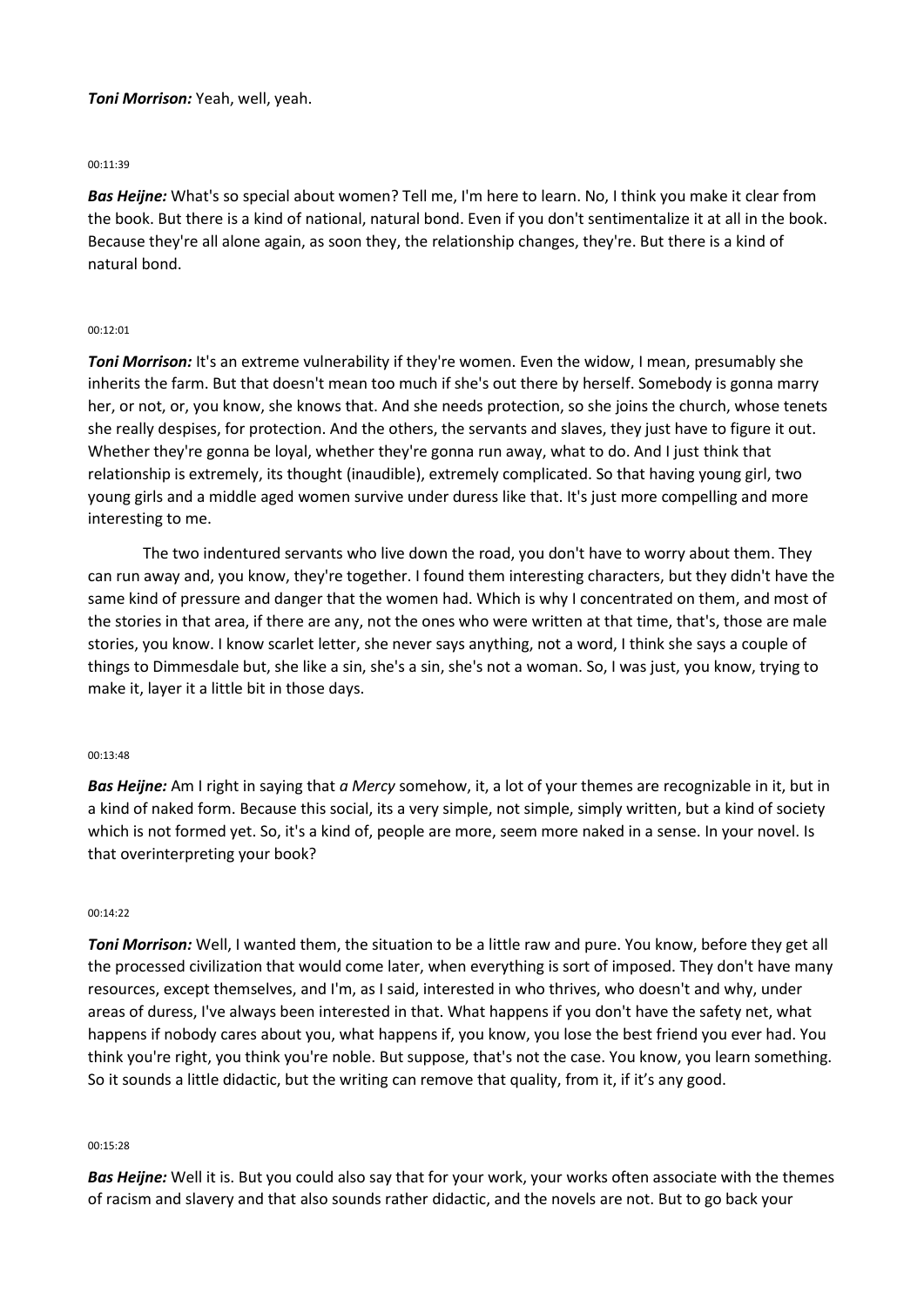(inaudible), the side of the conscious of America. Of course, well, as is clear from your biography, you have come a long way, but America also seems to have come a long way. Is the perception that, and I have to say the o-word, recent happenings in the United States. Is there really something, is it really a, was it a crucial thing, the election of Obama, or is it just a small step in a much larger process? Do you see it that way?

### 00:16:21

*Toni Morrison:* I thought the election was crucial. Partly because of race, but for me not really. I mean, my choice, I couldn't, I didn't feel as though I had the luxury to vote on lines of gender or race. That the country needed something, I mean there are a lot of women I wouldn't vote for, a lot of black men I wouldn't vote for. So it wasn't about that for me, it was like; who looked like, or appeared to be stable, manageable, articulate, smart, had a vision, you know, might be at an organization, anyway, in mind. That's what I was looking for. Now, I was not alone, because there were millions and millions of people who felt something about him. Very enthusiastic, rabid even, about him. And...

#### 00:17:23

*Bas Heijne:* Too much, so you thought, or...

#### 00:17:24

*Toni Morrison:* No, it was fine. Well you know, young people are the ones who don't vote. And they did and encouraging that kind of deep and profound political engagement among so many people was extremely important you know. And, you know, I've always thought, I am sure I'm right, that the opposition, the republican's mantra is always; "Don't vote." Suppress the vote, and they're always accusing somebody of voting badly, or wrongly or too much or too frequently or, you know. And the whole history of the civil rights movement is the right to vote. I mean, they killed people to stop that. It was very seriously bloody, so now people can vote and are now finally interested in it. So, it was an overwhelming thing and, you know, that was extraordinary to me. The excitement about the election. And the consequences of it are, you know, we all see.

But I think, I may have mentioned, maybe not to you, the expectations are so high. I mean really unbelievably high, and I worry a little bit about all that excitement and all that engagement and all that fundraising and writing. And now they've done it, so they just sort of sit back and watch. You know, the engagement can stop, and you can't, that can't happen. Cause he is not a king, you know what I mean, he can't just, he has to govern, he is not campaigning anymore. So, if there's to be success, there has to be, pretty much, at the level and pitch of people who could teach him as well as support him in large numbers. But what you're asking is a kind of cultural question about "have things changed racially in the United States very much?" And I'm aware of a couple of things. One is how intense and vicious racism has become in the United States, it's narrower, smaller, but it's very much there and at the same time I'm aware of the high expectations and the third thing is that I teach at Princeton, and the students are just not interested in that other, racism is just like almost boring to them. They don't want to talk about it, they don't know what you're talking about, and they want to stop it. They want to go on somewhere and do something else. They, so they, it's almost like; you can't have the discourse, the old discourse anymore, and that is among black and white students and, you know.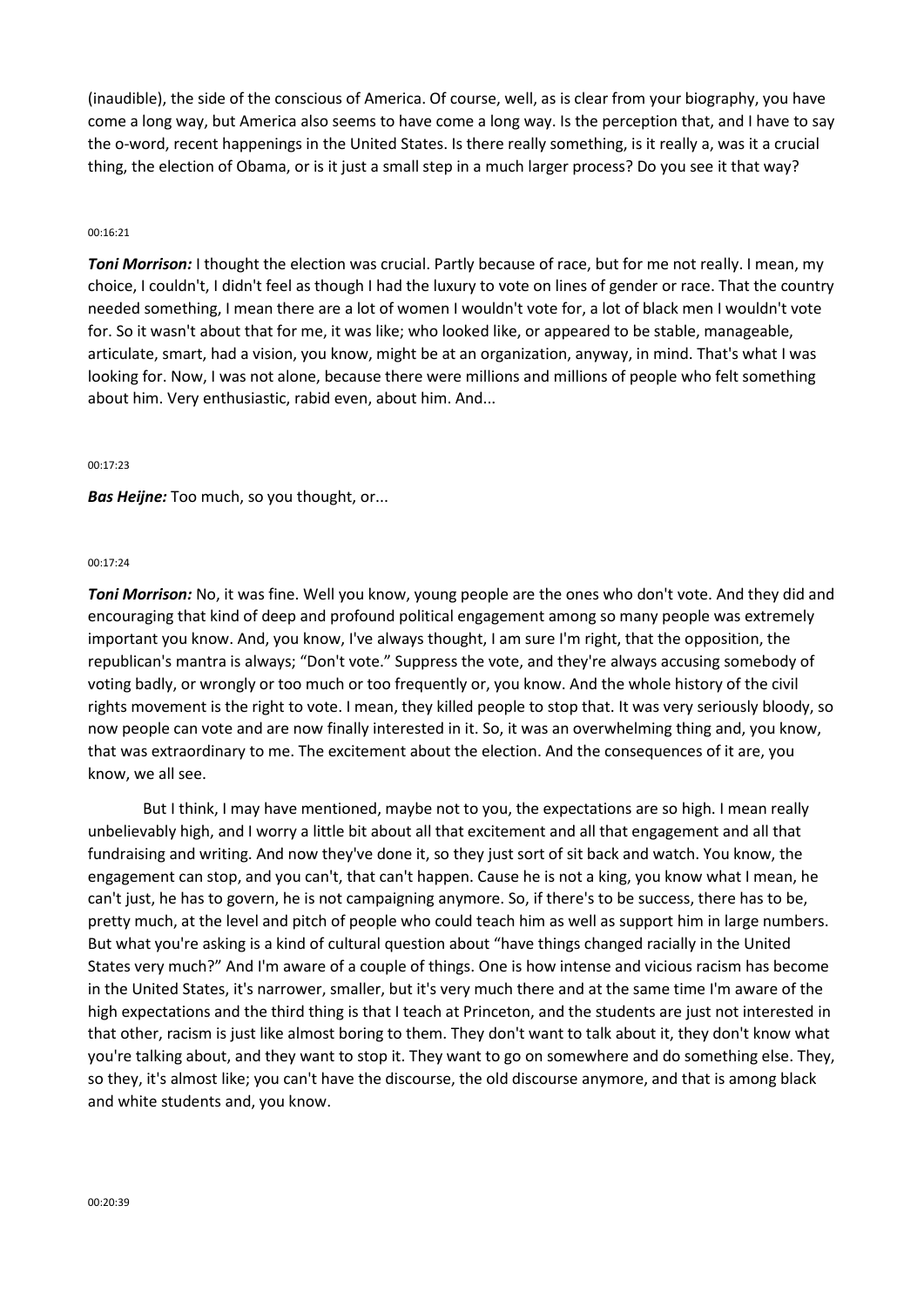*Bas Heijne:* Do you consider that as a dangerous thing? Because it seems that the movement and the word racism itself has, has somehow, in the eyes of lots of people, run its course in a sense. That they are saying: well, you know....

# 00:20:54

*Toni Morrison:* It's all over, yeah. I'm of two minds about it. I know that the serious racists need it and they're not gonna give it up. Because if they do, than death would just be in themselves, and that's not a happy prospect for them. You take that thing away and what do you got, this little guy?

## 00:21:20

*Bas Heijne:* I think of a few Dutchmen now. Sorry.

## 00:21:25

*Toni Morrison:* And, so that's just sort of like a little virus that just sort of sits around. It gets bigger and smaller and so on. But I understand your question which is; "Is that another erasure?" you know, can, my feeling is that you don't forget things like that. But you don't stay there and freeze it and assume that's the only history. Thats all there is. I think you should remember the past, know it, take from it what's useful and move on. It isn't a question of denial, you know. And you have ways, I was telling somebody today, a journalist, I think, that I vote regularly and even I don't like anybody who's running. Because for me its symbolic. Fannie Lou Hamer was running a voting thing, and she got her stomach kicked out, by police and later died from those things. So, I don't, you know, I vote because of her. You know I just take her into the voting booth; "Come on Fannie Lou, we're voting now." So it's nice to have somebody you really want to win, but I would do it if they were all thugs. I would still vote. But there is, you know, it's, I don't know, the discourse is changing a little bit, I notice a generation that. A big generation from the first time I went to Princeton, in the '80's till now, it's different. They're not all wanting to go to Wall Street. They all went and now we have (laughter). So, there's some differences, you know, for me it's exiting. And I do feel optimistic in that regard.

### 00:23:17

*Bas Heijne:* In one interview I read, with you, I read that you said; I'm not casting blame, I'm just trying to look at something without blinking, to see what it was like, or could have been like and how that had something to do with the way we live now. Novels are always inquiries to me.

### 00:23:36

*Toni Morrison:* Yeah, it's true. I, you know. Take a book like this, or even something like *Beloved*, which was sort of, had this historical anecdote in it. So, the big deal is, she chose to kill her children and herself. Rather than let them go back into slavery. And you know, I know that infanticide was not all that unusual among slave mothers, particularly if they were carrying the child of, you know, somebody on the crew, or rape or something. But in doing so I couldn't just, I had to really figure out what that felt like. Thats what I meant by unblinking. Could I indeed hold by own child in my arms, and cut its throat? And what would (inaudible) we do that? What circumstances could I imagine, and I couldn't, or I did imagine a couple. And then there was, you know, ambiguous, I didn't know, yes, she right, but she doesn't have a right to do that. So, that was the dilemma, and that's when, for purposes of solution to the enigma or the question, I brought in the only person I felt who could judge her, and that was a dead girl. She's the one who could say, Ma, that was not a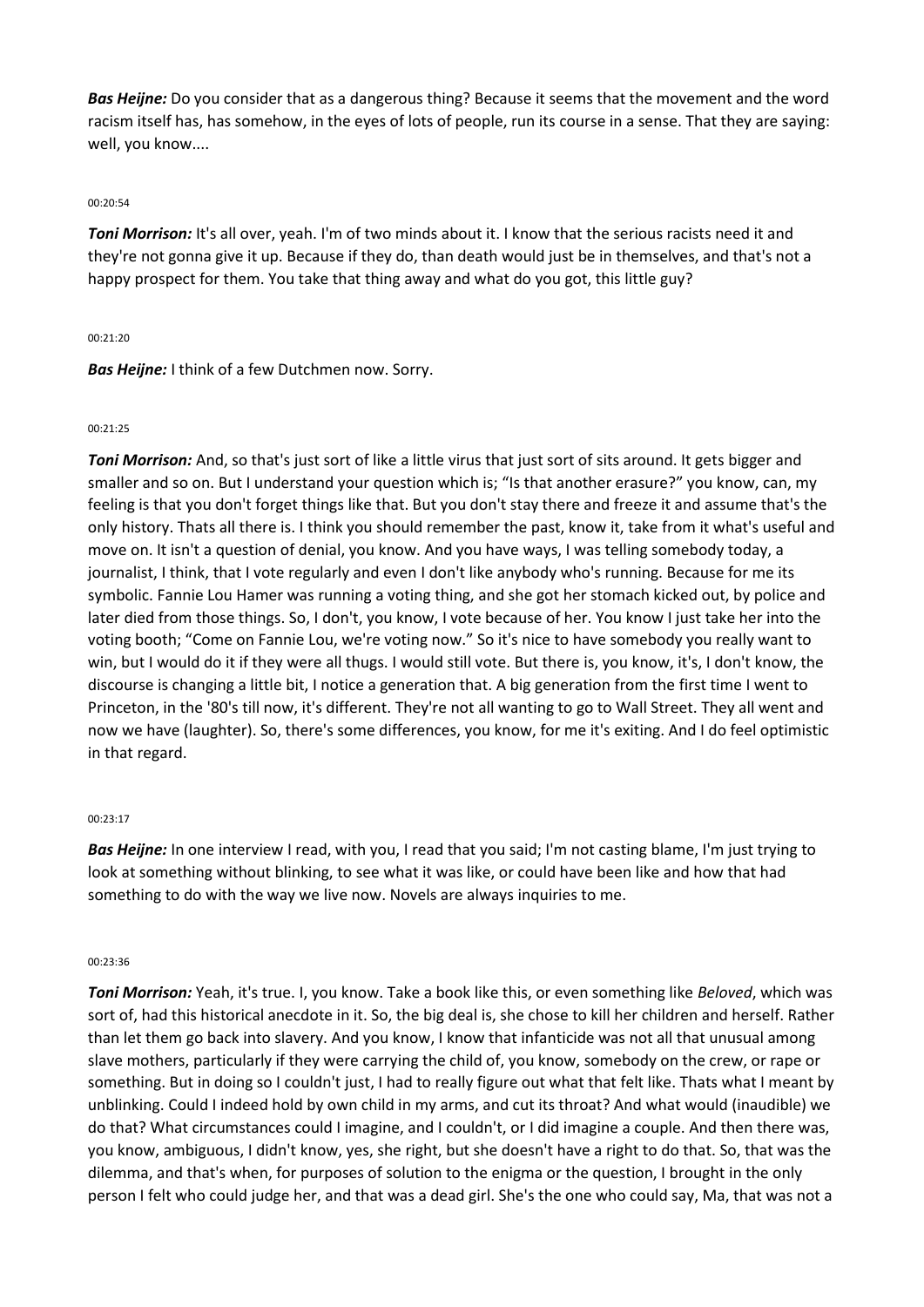good idea. What do you know about that? I mean, you know, she could challenge her, and need her at the same time. So that was a possibility, but that's what I meant about being unblinking. You know, you don't cover it up. I am aware, for example, of the slave narratives that they wrote. You know, Frederick Douglas and all these people. And they were writing for, you know, abolitionists, in order to get better treatment and freedom and so on. So, their books were honest, but they left out all sorts of things, they didn't want to disturb, be too graphic, you know, for the readership. So, but I want to lift that veil, you know, to see what it was you and I are talking about. In order to correct this.

## 00:26:12

*Bas Heijne:* So, I was about to ask you if the novel was the ideal form to investigate these kinds of moral ambiguities? But of course that's a stupid question because, to you. But are the students still interested in the novel as a form to... No?

## 00:26:28

*Toni Morisson:* (laughter) No, less and less. You know, for me, I know, it's just. If I could write poetry and say it I think I would. Or a song. This is what I. Even when I try to write something fictional and short, you know, a poet goes like this, they concentrate things and one thing always leads me to something else. I'm always moving into other area's and alleys and walls. So that's just the way my mind works when I'm involved in narrative. But I don't think, I don't have students interested in novels.

00:27:08

# *Bas Heijne:* No?

### 00:27:11

*Toni Morrison* I mean one or two. In all those years that I taught literature and I used to teach, you know, writing, six of those students went on to publish. And, I believe the practice is as important as result. Learning how to do this, you know I can't teach inspiration, but I know how to edit, I know how to shape things and that's valuable in and of itself, when I was doing that. No, novel writing, is not, it hasn't been for a long time. When I was in publishing it was dying. What are people writing? They're writing memoirs, histories and exposés and how it was when I used to be, my childhood, I change. I say I don't want to hear about your life, you don't know nothing. So let's go on to something that you can imagine and create. But that was true when I was publishing novels. They're good when they're very good but it's the smallest part of what makes and ears money for publishing companies.

### $00.28.26$

*Bas Heijne:* Does that make you, you know publishing, or you knew it very well and you know universities, you know students. Does that make you a pessimist or?

### 00:28:38

*Toni Morrison:* Its challenging in many ways, (inaudible) I don't do anything other than books. I mean I taught them, I write them, I edit them and that's, you know, I don't ski, I mean I don't do anything else, you know there's nothing out there. I should I guess.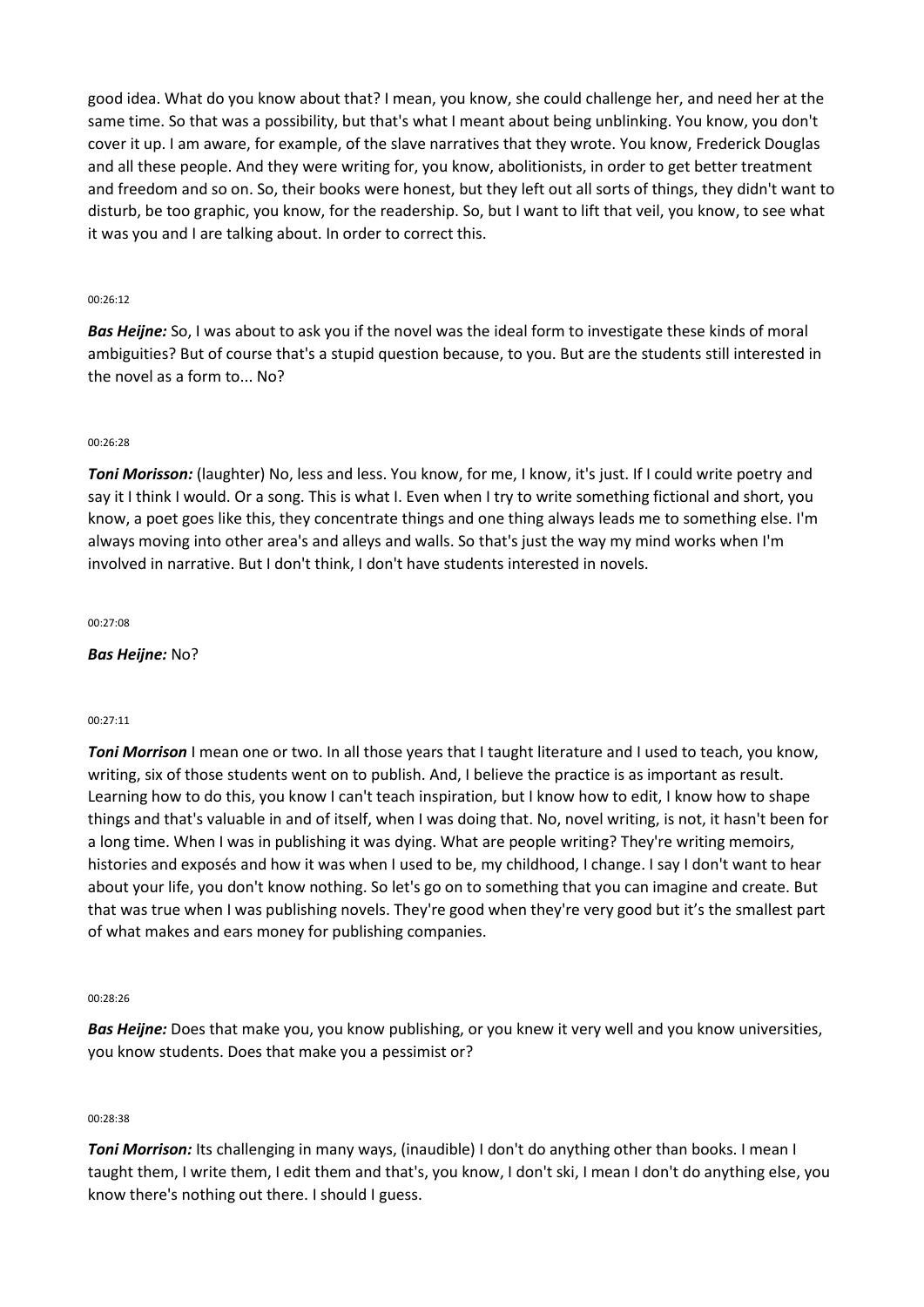#### 00:29:00

*Bas Heijne:* Are you working on another book?

00:29:02

*Toni Morrison:* Hm, hm, hm

00:29:04

*Bas Heijne:* I won't ask you about it, because I know writers, would you? No? Just a few words?

#### 00:29:11

*Toni Morrison:* I don't know, I don't have like what, 12 pages? But I'll tell you what I'm interested in which is a period, that is for me just very entangled and sick and rich in the United States, and that's the '50's. And so much was going on then. There was a sort of intense racial stuff, you know, I was just. Emmet Till got slaughtered, it's just before the '60's and so on. In addition to that there was war, something called "police action" in Korea. And then there was this other thing in the '50's that was really a menace, which was McCarthyism and anti-communism and, you know, that was a really scary period. Particularly for artists and there was so much going on then that I'm just curious about how these people, I think I have selected, would function in those levels of real intense drama on almost every front.

# 00:30:31

*Jonathan Groubert:* Toni Morrison, as interviewed by Bas Heijne, I thought we'd end the show with some of the reading she did from her book *A Mercy. A Mercy* is the kind of poetic but hard-hitting novel of colonial America that so challenges the prevailing ideas of America's history that it has become part of what we call the culture war. In the story, a young female slave is sent off to get medicine for her ailing mistress, and she's given shelter by a white mother and her daughter, but quickly discovers the daughter is accused of witchcraft. And one more note, as you can hear in her voice, the fragility of the story mirrors somehow the fragility of her health that evening. And somehow it makes the reading all the more powerful. Here's Toni Morrison.

#### 00:31:17

*Toni Morrison:* I step into the room. Standing there are a man, three women and a little girl who reminds me of myself, when my mother sends me away. I'm thinking how sweet she seems when she screams and hides behind the skirts of one of the women. Then each visitor turns to look at me, the women gasp the man's walking stick clatters to the floor, causing the remaining him to skulk and flutter. He retrieves his stick, pointing at me, saying; "Who be this?" One for the women covers her eyes, saying: "God help us." The little girl wails and rocks back and forth. The widow waves both hands, saying: "She's a guest, seeking shelter from the night. We accept her. How could we not? And feed her." "Witch, right?" The man, asks. "This one passed." She answers. One woman speaks "I've never seen any human since black." "I have" says another "This one is as black as others I've seen, she is African" "African much more" says another. Just look at this child says the first woman. She points to the little girl shaking and moaning by her side. "Hear her, hear her." "It is true" Says another.